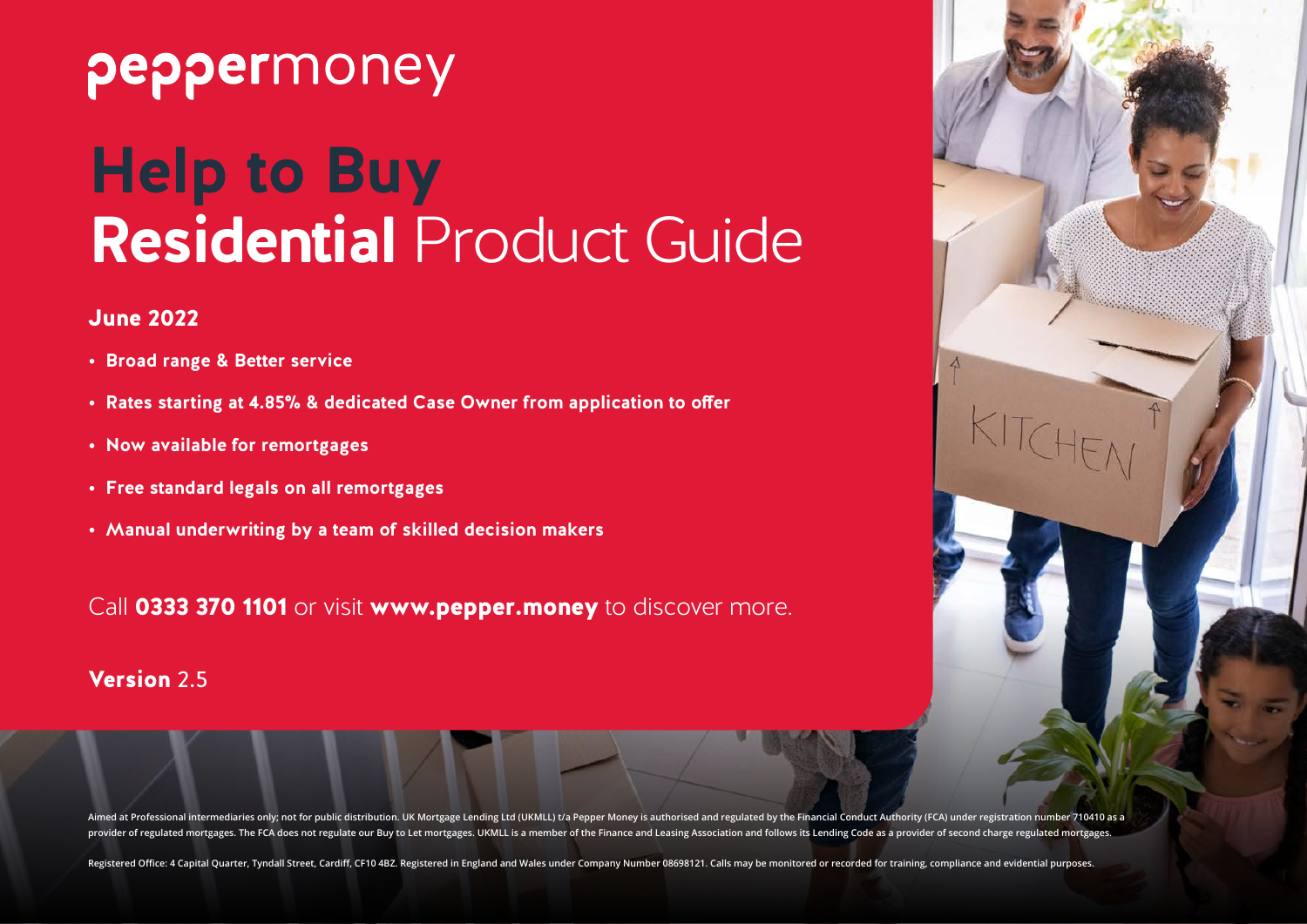

## Highlights of our wide ranging criteria

#### No Credit Scoring

- **• We don't credit score to make decisions**
- **• We don't credit score to determine product selection.**
- **• What you see is what you get**
- **• Manual underwriting by a team of skilled decision makers**

#### Minimum Income £18k

- **• Can be the combined income of both applicants**
- **• Must be earned income**
- **• 100% of secondary income accepted**

#### **CCJs**

- **• Don't need to be satisfied**
- **• No value limit**

#### **Defaults**

- **• Don't need to be satisfied**
- **• No value limit**

#### Self-Employed

- **• Across the entire range**
- **• Minimum of 1 year's trading**
- **• Net profit for Sole Traders**
- **• Salary and dividends for Company Directors**
- **• Additional remuneration add back allowed where applicants own 100% of the company**

#### Day Rate Contractors

- **• Income assessed based on daily rate whether self-employed, limited company or umbrella company**
- **• Minimum 12 months history and 3 months' bank statements**
- **• Average or current day rate to be minimum of £200 per day**

#### First Time Buyers

**• 100% cash gifted deposit acceptable with proof of 12 months rental history or household upkeep**

peppermoney

- **• The property must be the applicant's main residence.**
- **• Applicants cannot have a personal interest in any other property including BTL, second or holiday homes.**

#### Strong Approach to Affordability

- **• 100% of shift allowance**
- **• Flexibility around non-court ordered maintenance and many regular benefits e.g. Working Family Tax Credit, Child Benefit, Universal Credit, Disability Living Allowance, etc.**
- **• 5 year fixed rates calculated at pay rate**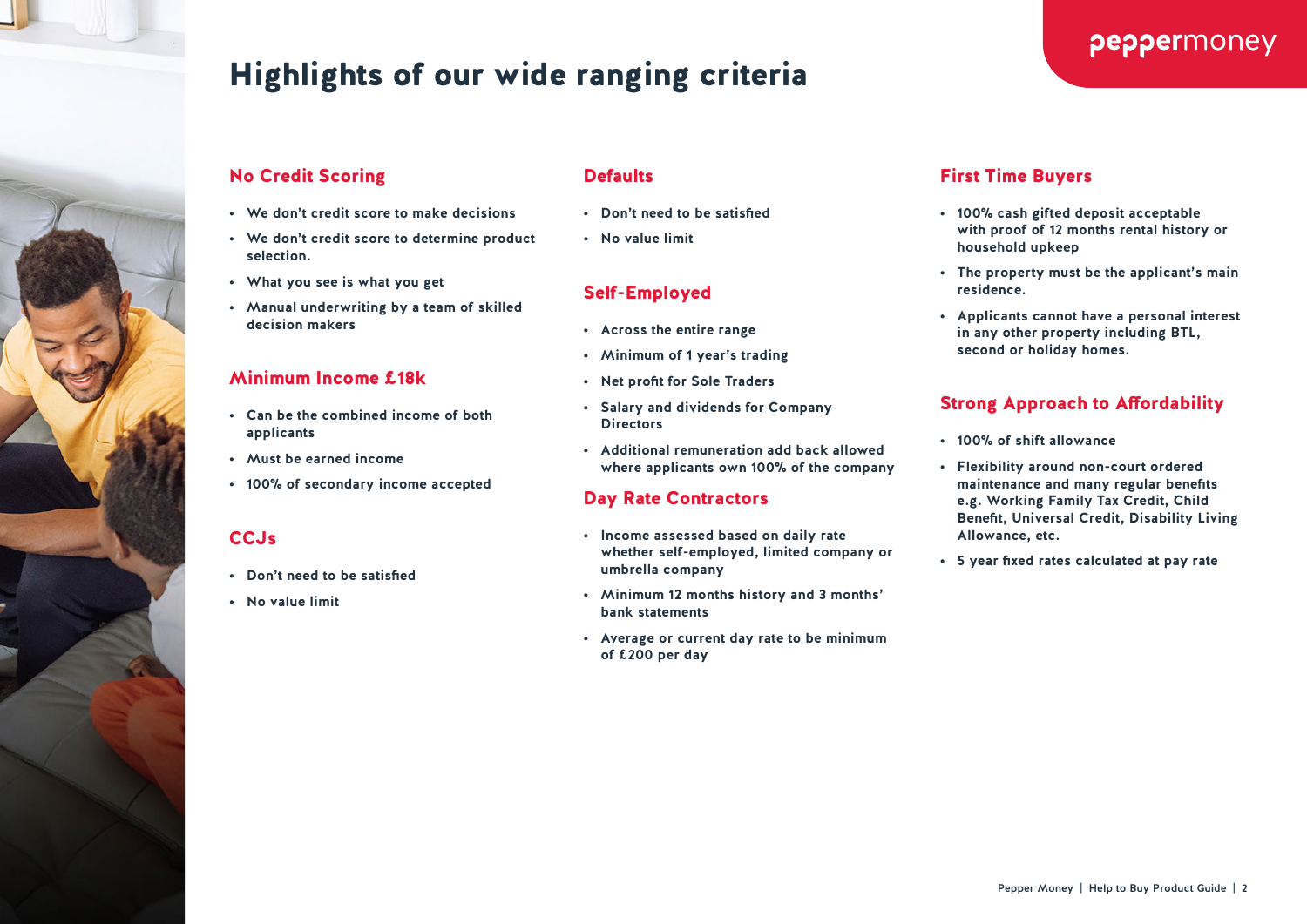## Pepper 48 - HELP TO BUY

Suitable for clients that haven't had a Default or CCJ in the last 48 months

#### $LMR = 1.65%$

*Effective 18th May 2022*

| Term                    | <b>LTV</b> | <b>Initial Rate</b> | <b>Product Fee</b> | <b>Reversion Rates (LMR +)</b> |
|-------------------------|------------|---------------------|--------------------|--------------------------------|
| 5 Year Fixed            | 75%        | 4.85%               | £0                 | 3.90%                          |
| ERC: 4%, 4%, 3%, 3%, 2% |            |                     |                    |                                |

| <b>Credit Criteria</b> |                                                       |                             |                                            |  |
|------------------------|-------------------------------------------------------|-----------------------------|--------------------------------------------|--|
| <b>CCJs</b>            | 0 in 48 months                                        | <b>Bankruptcy/IVA</b>       | Discharged > 6 years ago                   |  |
| <b>Default</b>         | 0 in 48 months                                        | <b>Repossessions</b>        | None in last 6 years                       |  |
| Default/ CCJ Value     | No limit                                              | <b>Debt Management Plan</b> | Considered if satisfied over 12 months ago |  |
| <b>Missed Payments</b> | 0 in 48 months (No arrears balance in last 12 months) |                             |                                            |  |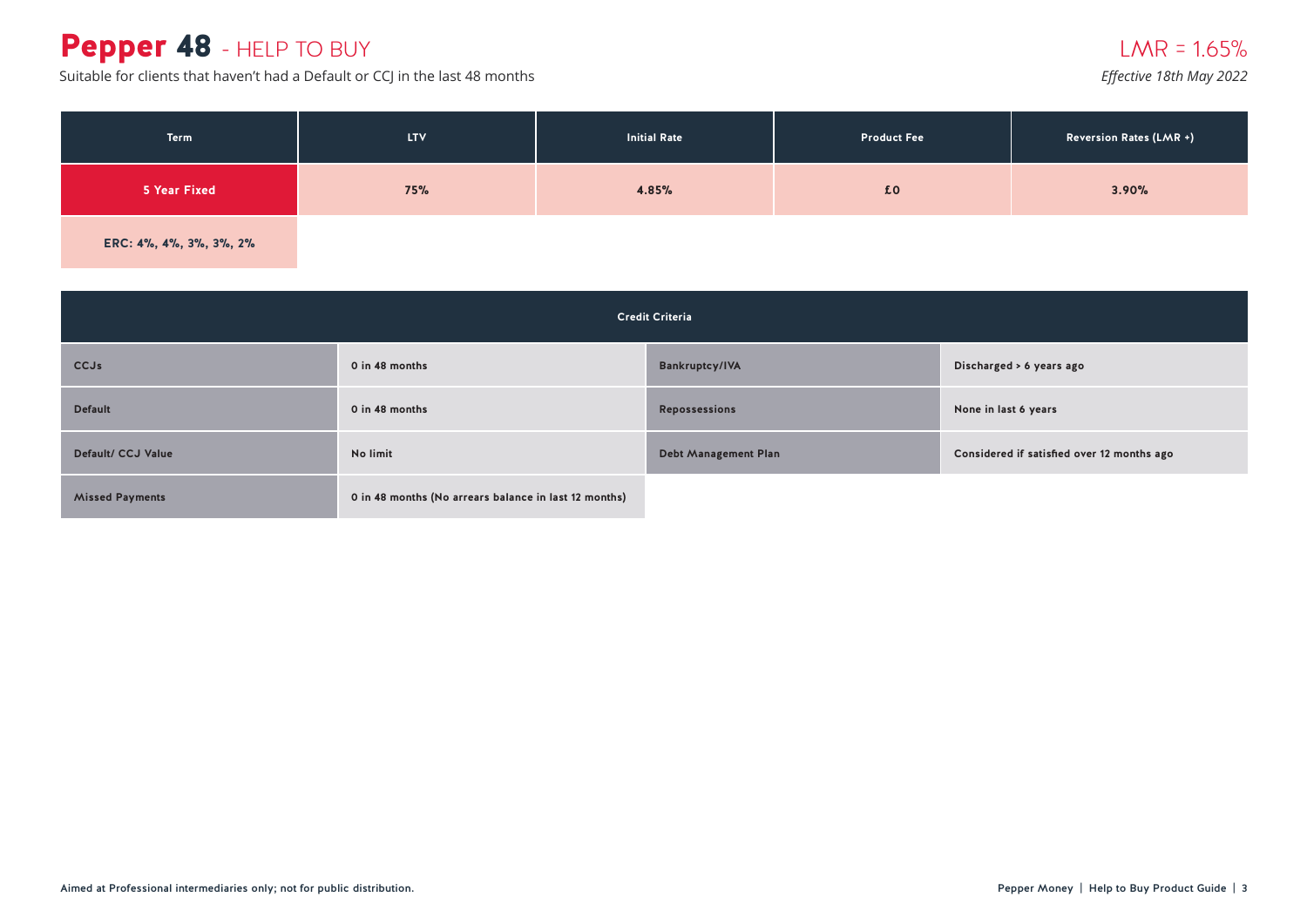### Pepper 36 - HELP TO BUY

Suitable for clients that haven't had a Default or CCJ in the last 36 months *Effective 18th May 2022* 

| Term                    | LTV. | <b>Initial Rate</b> | <b>Product Fee</b> | <b>Reversion Rates (LMR +)</b> |
|-------------------------|------|---------------------|--------------------|--------------------------------|
| 5 Year Fixed            | 75%  | 5.05%               | £0                 | 3.90%                          |
| ERC: 4%, 4%, 3%, 3%, 2% |      |                     |                    |                                |

| <b>Credit Criteria</b> |                                                       |                             |                                            |
|------------------------|-------------------------------------------------------|-----------------------------|--------------------------------------------|
| <b>CCJs</b>            | 0 in 36 months                                        | <b>Bankruptcy/IVA</b>       | Discharged > 6 years ago                   |
| <b>Default</b>         | 0 in 36 months                                        | <b>Repossessions</b>        | None in last 6 years                       |
| Default/ CCJ Value     | No limit                                              | <b>Debt Management Plan</b> | Considered if satisfied over 12 months ago |
| <b>Missed Payments</b> | 0 in 36 months (No arrears balance in last 12 months) |                             |                                            |

#### $LMR = 1.65%$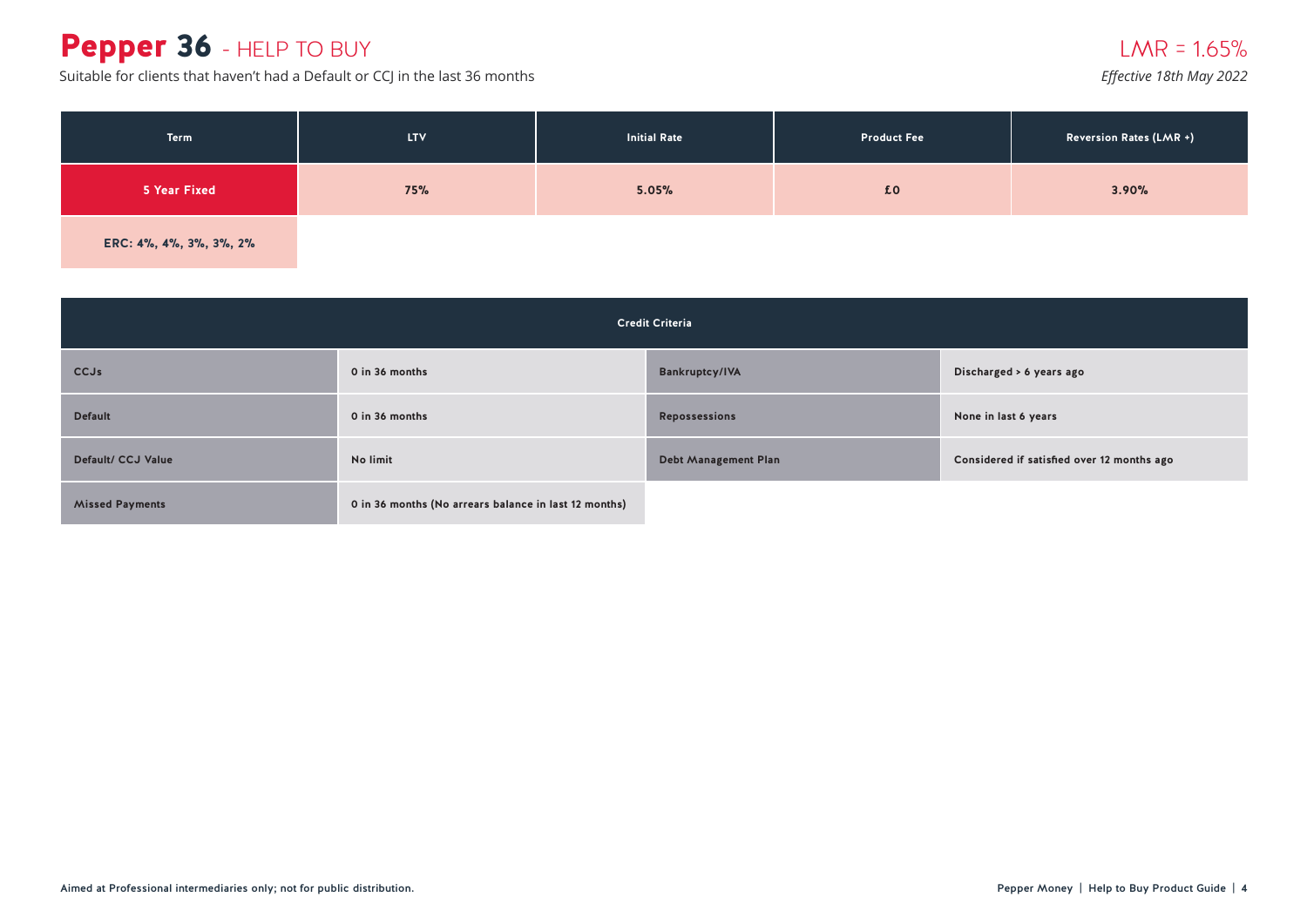## Pepper 24 - HELP TO BUY

Suitable for clients that haven't had a Default or CCJ in the last 24 months *Effective 18th May 2022* 

| <b>Term</b>             | <b>LTV</b> | <b>Initial Rate</b> | <b>Product Fee</b> | <b>Reversion Rates (LMR +)</b> |
|-------------------------|------------|---------------------|--------------------|--------------------------------|
| 5 Year Fixed            | 75%        | 5.45%               | £0                 | 3.90%                          |
| ERC: 4%, 4%, 3%, 3%, 2% |            |                     |                    |                                |

| <b>Credit Criteria</b> |                                                       |                             |                                            |  |
|------------------------|-------------------------------------------------------|-----------------------------|--------------------------------------------|--|
| <b>CCJs</b>            | 0 in 24 months                                        | <b>Bankruptcy/IVA</b>       | Discharged > 6 years ago                   |  |
| <b>Default</b>         | $0$ in 24 months                                      | <b>Repossessions</b>        | None in last 6 years                       |  |
| Default/ CCJ Value     | No limit                                              | <b>Debt Management Plan</b> | Considered if satisfied over 12 months ago |  |
| <b>Missed Payments</b> | 0 in 24 months (No arrears balance in last 12 months) |                             |                                            |  |

 $LMR = 1.65%$